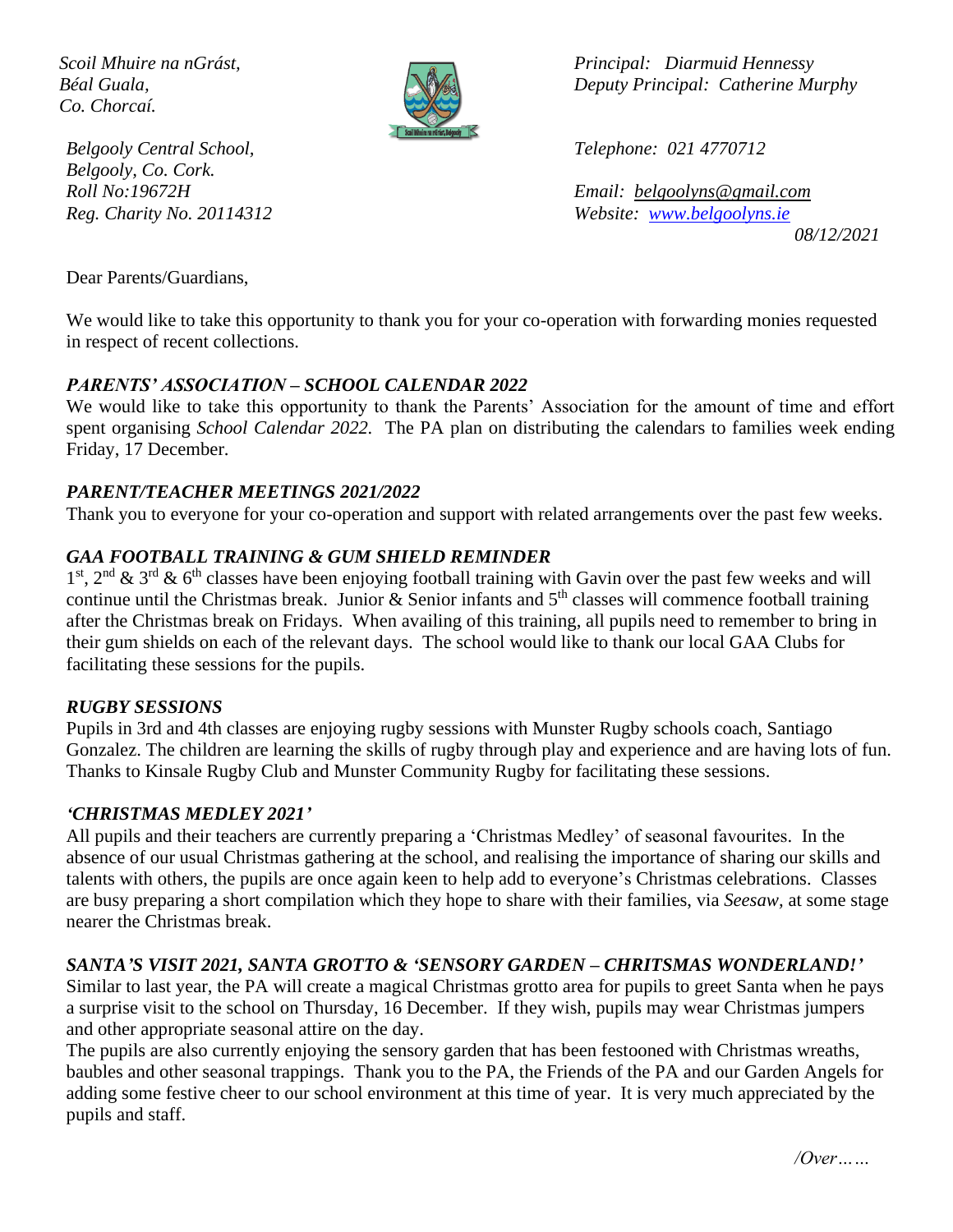# *CHRISTMAS HOLIDAYS*

The final day of this half-term is **Wednesday, 22 December** and pupils will finish and leave school on that day in the following order:

- 'Junior Infants'  $11.30 11.35$
- 'Senior Infants'  $11.35 11.40$
- 'Walkers' ( $1^{\text{st}}$  &  $2^{\text{nd}}$  Classes) 11.40 11.50
- 'Walkers' ( $3<sup>rd</sup>$  to  $6<sup>th</sup>$  Classes) 11.50 12.00
- School Buses  $-12.00 12.10$

Should you have a child in Junior or Senior Infants who is to depart school in the company of an older sibling as a 'Walker' or 'Bus', arrangements will be made by the relevant staff for these pupils to join their older siblings at the relevant times in respect of school departure, as outlined above.

The school will re-open after the Christmas break on *Thursday, 06 January 2022*.

#### *PRIMARY LANGUAGE CURRICULUM STAFF IN-SERVICE & EARLY CLOSURE (Tuesday, 18 January 2022)*

Just a reminder, in order to facilitate staff training, pupils will finish and leave on *Tuesday, 18 January 2022* in the following order:

- 'Junior Infants'  $11.30 11.35$
- 'Senior Infants'  $11.35 11.40$
- 'Walkers' ( $1^{\text{st}}$  &  $2^{\text{nd}}$  Classes)  $11.40 11.50$
- 'Walkers' ( $3<sup>rd</sup>$  to  $6<sup>th</sup>$  Classes) 11.50 12.00
- School Buses  $-12.00 12.10$

Should you have a child in Junior or Senior Infants who is to depart school in the company of an older sibling as a 'Walker' or 'Bus', arrangements will be made by the relevant staff for these pupils to join their older siblings at the relevant times in respect of school departure, as outlined above.

## *PAINTING & MEMORY COMEPTITION – FOURTH CLASS*

Well done to the 4<sup>th</sup> Class pupils in Mrs. Ryan/Miyazaki's class who are currently working on their art entries for the *Jack B. Yeats: Painting and Memory competition*, which is being run by the National Gallery of Ireland to celebrate their current exhibition of the same title*.* Pupils have been afforded the opportunity to engage more deeply with the themes of place and memory in Yeats' work, in this unique competition celebrating the diverse communities of Ireland. The pupils have taken part in a webinar exploring paintings from the exhibition and become more familiar with Yeats' work. The local history element of the competition has prompted much excitement and interest with pupils interviewing their grandparents about their memories of the locality, reading articles and poems from local history books and examining old photos of people and places in the locality. This has helped realise an improved awareness and appreciation of our local landmarks, monuments, scenic areas like woods and walkways, local traditions and events in Belgooly and Riverstick and their historical significance. We look forward to seeing their finished art pieces and sharing them on 'Our Gallery' on the website in due course!

# *CORK COUNTY COUNCIL LIBRARY COMPETITION*

To assist families with supporting their child's literacy development, our local libraries have an ample and varied supply of reading materials. The attached poster may be of interest.